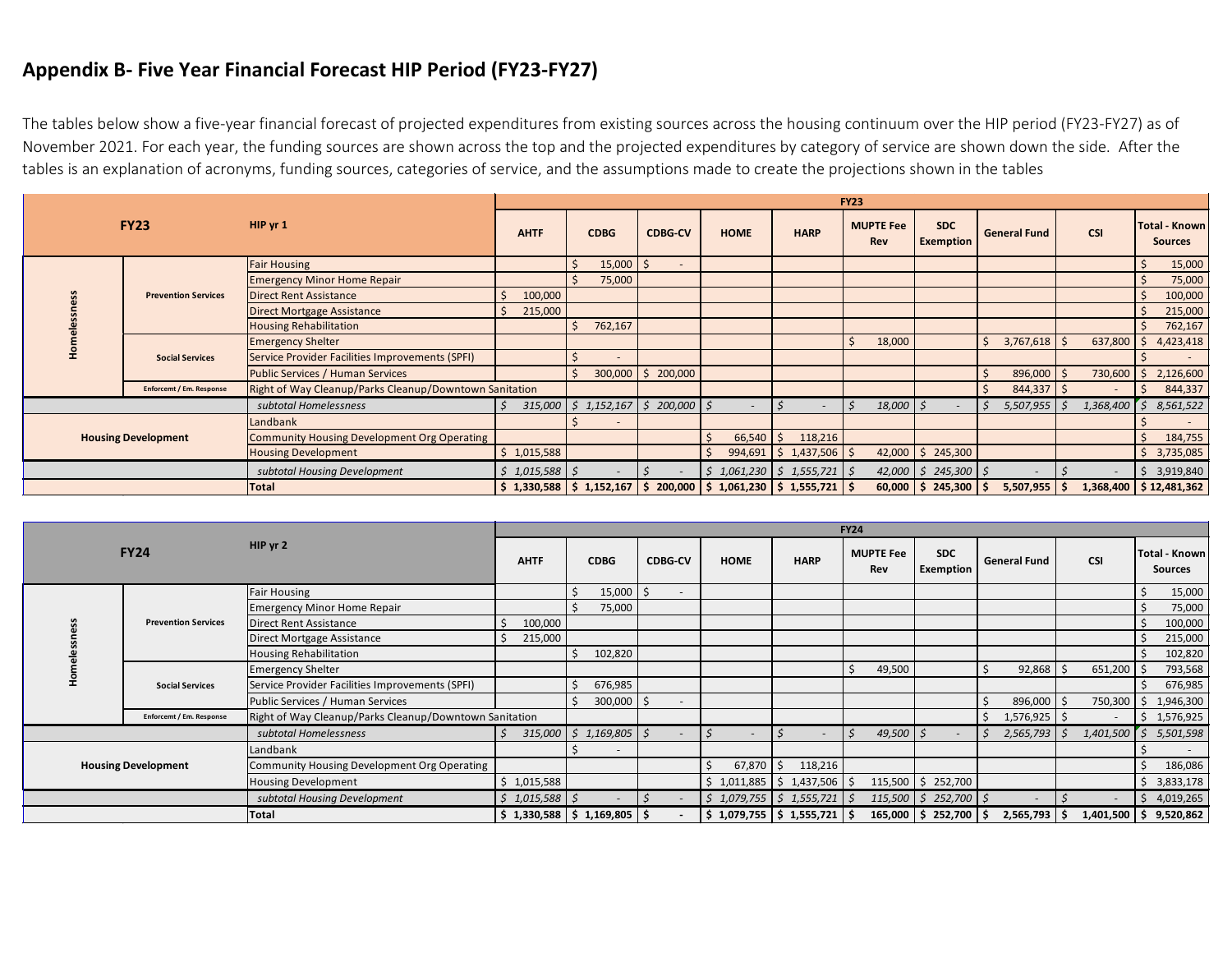| <b>FY25</b>                  |                                 |                                                        | <b>FY25</b>   |                                     |                                |                  |                                |                                |                                |                        |                           |                                        |  |
|------------------------------|---------------------------------|--------------------------------------------------------|---------------|-------------------------------------|--------------------------------|------------------|--------------------------------|--------------------------------|--------------------------------|------------------------|---------------------------|----------------------------------------|--|
|                              |                                 | HIP yr 3                                               | <b>AHTF</b>   | <b>CDBG</b>                         | <b>CDBG-CV</b>                 | <b>HOME</b>      | <b>HARP</b>                    | <b>MUPTE Fee</b><br><b>Rev</b> | <b>SDC</b><br><b>Exemption</b> | <b>GF</b>              | <b>CSI</b>                | <b>Total - Known</b><br><b>Sources</b> |  |
|                              |                                 | <b>Fair Housing</b>                                    |               | 15,000                              | -S<br>$\overline{\phantom{a}}$ |                  |                                |                                |                                |                        |                           | 15,000                                 |  |
|                              |                                 | <b>Emergency Minor Home Repair</b>                     |               | 75,000                              |                                |                  |                                |                                |                                |                        |                           | 75,000                                 |  |
|                              | <b>Prevention Services</b>      | <b>Direct Rent Assistance</b>                          | Ŝ.<br>100,000 |                                     |                                |                  |                                |                                |                                |                        |                           | 100,000                                |  |
|                              |                                 | Direct Mortgage Assistance                             | 215,000<br>Ś  |                                     |                                |                  |                                |                                |                                |                        |                           | 215,000                                |  |
|                              |                                 | <b>Housing Rehabilitation</b>                          |               | 96,455                              |                                |                  |                                |                                |                                |                        |                           | 96,455                                 |  |
|                              | <b>Social Services</b>          | <b>Emergency Shelter</b>                               |               |                                     |                                |                  |                                | 90,000                         |                                | 94,818                 | 664,800                   | 849,618                                |  |
|                              |                                 | Service Provider Facilities Improvements (SPFI)        |               |                                     |                                |                  |                                |                                |                                |                        |                           |                                        |  |
|                              |                                 | <b>Public Services / Human Services</b>                |               | 300,000                             | - Ś<br>$\sim$                  |                  |                                |                                |                                | $896,000$   \$         | 770,800                   | 1,966,800<br>Ŝ.                        |  |
|                              | <b>Enforcent / Em. Response</b> | Right of Way Cleanup/Parks Cleanup/Downtown Sanitation |               |                                     |                                |                  |                                |                                |                                | $408,397$ \$           |                           | 408,397                                |  |
|                              |                                 | subtotal Homelessness                                  | 315,000       | 486,455                             |                                |                  |                                | 90,000                         |                                | $1,399,215$ \$         | $1,435,600$ $\frac{2}{5}$ | 3,726,270                              |  |
|                              |                                 | Landbank                                               |               | 701,292                             |                                |                  |                                |                                |                                |                        |                           | 701,292                                |  |
| <b>Housing Development</b>   |                                 | Community Housing Development Org Operating            |               |                                     |                                | 69,228           | -Ŝ<br>$\overline{\phantom{a}}$ |                                |                                |                        |                           | 69,228                                 |  |
|                              |                                 | <b>Housing Development</b>                             | \$1,015,588   |                                     |                                | \$1,029,422      | ٠                              |                                | $210,000$   \$ 260,300         |                        |                           | \$2,515,310                            |  |
| subtotal Housing Development |                                 |                                                        | \$1,015,588   | $701,292$ \$                        |                                | $$1,098,650$ $$$ | $\overline{a}$                 |                                | $210,000$ \$ 260,300 \$        |                        |                           | 3,285,830<br>Ŝ.                        |  |
|                              |                                 | Total                                                  |               | $$1,330,588 \mid $1,187,746 \mid $$ |                                | $$1,098,650$ $$$ | $\overline{\phantom{0}}$       |                                | $300,000$   \$ 260,300         | $1,399,215$   \$<br>-S |                           | $1,435,600$ \$ 7,012,100               |  |

| <b>FY26</b>                |                            |                                                        | <b>FY26</b>       |                                         |                          |                             |                          |                         |                         |                      |                |                                        |  |
|----------------------------|----------------------------|--------------------------------------------------------|-------------------|-----------------------------------------|--------------------------|-----------------------------|--------------------------|-------------------------|-------------------------|----------------------|----------------|----------------------------------------|--|
|                            |                            | HIP yr $4$                                             | <b>AHTF</b>       | <b>CDBG</b>                             | <b>CDBG-CV</b>           | <b>HOME</b>                 | <b>HARP</b>              | <b>MUPTE Fee</b><br>Rev | <b>SDC</b><br>Exemption | <b>General Fund</b>  | <b>CSI</b>     | <b>Total - Known</b><br><b>Sources</b> |  |
|                            |                            | <b>Fair Housing</b>                                    |                   | $15,000$   \$                           | $\overline{\phantom{a}}$ |                             |                          |                         |                         |                      |                | 15,000                                 |  |
|                            |                            | <b>Emergency Minor Home Repair</b>                     |                   | 75,000                                  |                          |                             |                          |                         |                         |                      |                | 75,000                                 |  |
|                            | <b>Prevention Services</b> | Direct Rent Assistance                                 | 157,500           |                                         |                          |                             |                          |                         |                         |                      |                | 157,500                                |  |
|                            |                            | Direct Mortgage Assistance                             | 157,500           |                                         |                          |                             |                          |                         |                         |                      |                | 157,500                                |  |
|                            |                            | Housing Rehabilitation                                 |                   | 815,996                                 |                          |                             |                          |                         |                         |                      |                | 815,996                                |  |
|                            | <b>Social Services</b>     | <b>Emergency Shelter</b>                               |                   |                                         |                          |                             |                          | Ŝ.<br>142,500           |                         | 96,904               | 679,400        | 918,804                                |  |
|                            |                            | Service Provider Facilities Improvements (SPFI)        |                   | $\overline{\phantom{a}}$                |                          |                             |                          |                         |                         |                      |                |                                        |  |
|                            |                            | Public Services / Human Services                       |                   | $300,000$ \$                            | $\sim$                   |                             |                          |                         |                         | 896,000 \$           | 792,500        | 1,988,500<br>Ŝ.                        |  |
|                            | Enforcemt / Em. Response   | Right of Way Cleanup/Parks Cleanup/Downtown Sanitation |                   |                                         |                          |                             |                          |                         |                         | $414,742$ \$         |                | 414,742                                |  |
|                            |                            | subtotal Homelessness                                  |                   | $315,000 \mid \xi$ 1,205,996 $\mid \xi$ | $\overline{a}$           |                             | $\overline{\phantom{a}}$ | $142,500$ \$<br>$\leq$  |                         | $1,407,646$ \$       | $1,471,900$ \$ | 4,543,042                              |  |
|                            |                            | Landbank                                               |                   | $\overline{\phantom{a}}$                |                          |                             |                          |                         |                         |                      |                | $\sim$                                 |  |
| <b>Housing Development</b> |                            | Community Housing Development Org Operating            |                   |                                         |                          | 70,612                      | $\sim$                   |                         |                         |                      |                | 70,612                                 |  |
|                            |                            | Housing Development                                    | \$1,015,588       |                                         |                          | $$1,047,311$ $$$            | $\sim$                   |                         | $332,500$   \$ 268,100  |                      |                | 2,663,499<br>Ŝ.                        |  |
|                            |                            | subtotal Housing Development                           | $$1,015,588$ \ \$ |                                         |                          | $\sin 1, 117, 923$ $\sin 5$ | $\overline{\phantom{a}}$ |                         | $332,500$ \$ 268,100 \$ |                      |                | \$2,734,111                            |  |
|                            |                            | Total                                                  |                   | $$1,330,588 \mid $1,205,996 \mid $$     | $\overline{\phantom{a}}$ | $$1,117,923$ $$$            | $\overline{\phantom{0}}$ |                         | $475,000$   \$ 268,100  | $1,407,646$ \$<br>-S |                | $1,471,900$ \$ 7,277,154               |  |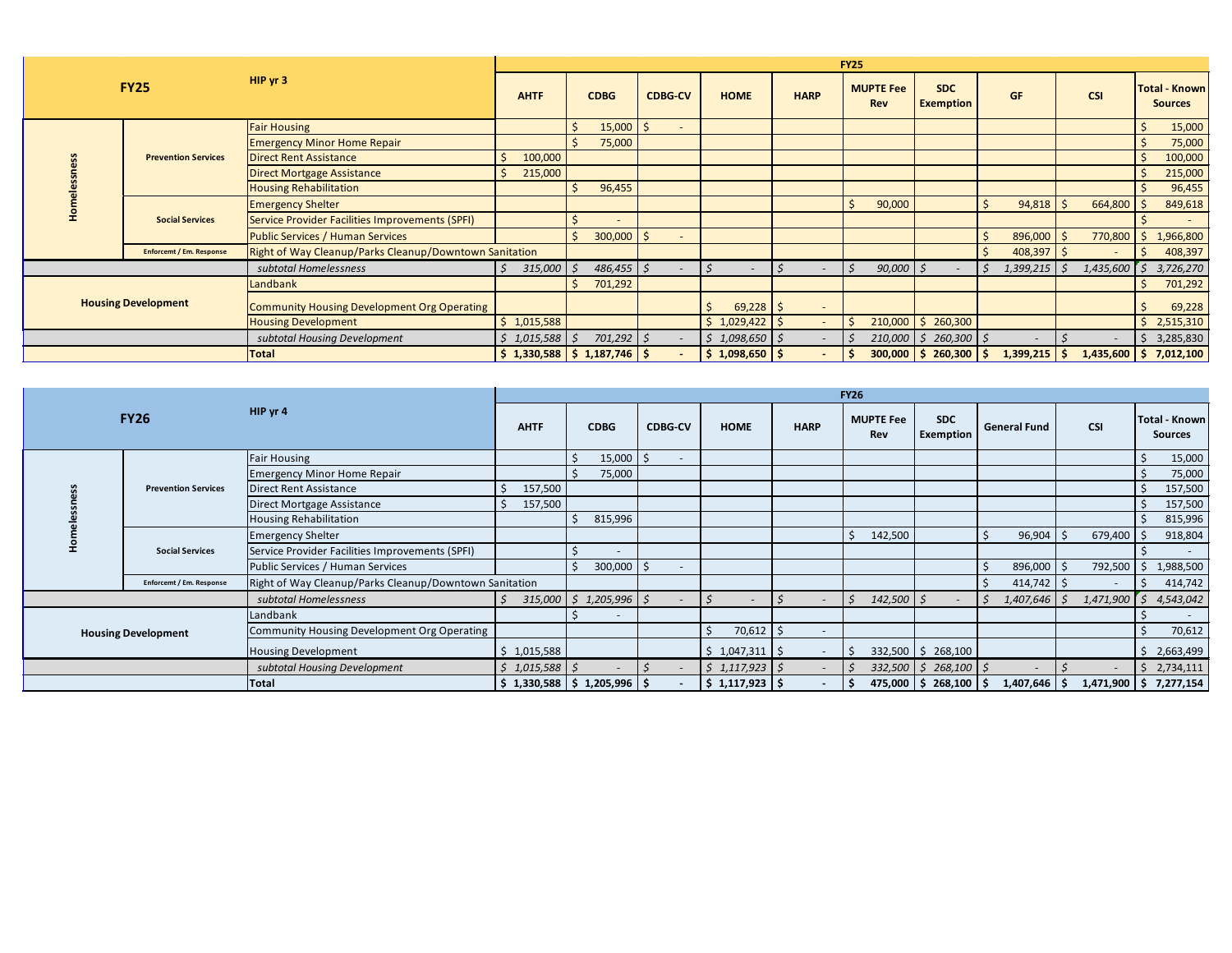| HIP yr 5<br><b>FY27</b>    |                            | <b>FY27</b>                                            |                    |                                         |                          |                          |                          |                                |                                |                        |                  |                                        |
|----------------------------|----------------------------|--------------------------------------------------------|--------------------|-----------------------------------------|--------------------------|--------------------------|--------------------------|--------------------------------|--------------------------------|------------------------|------------------|----------------------------------------|
|                            |                            |                                                        | <b>AHTF</b>        | <b>CDBG</b>                             | <b>CDBG-CV</b>           | <b>HOME</b>              | <b>HARP</b>              | <b>MUPTE Fee</b><br><b>Rev</b> | <b>SDC</b><br><b>Exemption</b> | <b>General Fund</b>    | <b>CSI</b>       | <b>Total - Known</b><br><b>Sources</b> |
|                            |                            | <b>Fair Housing</b>                                    |                    | $15,000$   \$                           | $\sim$                   |                          |                          |                                |                                |                        |                  | 15,000<br>- Ś                          |
|                            |                            | <b>Emergency Minor Home Repair</b>                     |                    | 75,000                                  |                          |                          |                          |                                |                                |                        |                  | 75,000                                 |
|                            | <b>Prevention Services</b> | <b>Direct Rent Assistance</b>                          | 157,500            |                                         |                          |                          |                          |                                |                                |                        |                  | 157,500<br>Ŝ.                          |
|                            |                            | Direct Mortgage Assistance                             | 157,500<br>$\zeta$ |                                         |                          |                          |                          |                                |                                |                        |                  | 157,500                                |
|                            |                            | <b>Housing Rehabilitation</b>                          |                    | 83,145                                  |                          |                          |                          |                                |                                |                        |                  | 83,145                                 |
|                            | <b>Social Services</b>     | <b>Emergency Shelter</b>                               |                    |                                         |                          |                          |                          |                                |                                | 99,133                 | 695,000 \$       | 794,133                                |
|                            |                            | Service Provider Facilities Improvements (SPFI)        |                    | 751,298                                 |                          |                          |                          |                                |                                |                        |                  | 751,298                                |
|                            |                            | Public Services / Human Services                       |                    | $300,000$   \$                          | $\sim$                   |                          |                          |                                |                                | $896,000$ \$           | 815,600          | 2,011,600<br>-S                        |
|                            | Enforcemt / Em. Response   | Right of Way Cleanup/Parks Cleanup/Downtown Sanitation |                    |                                         |                          |                          |                          |                                |                                | $421,521$ \$           |                  | 421,521                                |
|                            |                            | subtotal Homelessness                                  | S.                 | $315,000 \mid \xi$ 1,224,443 $\mid \xi$ | $\overline{\phantom{a}}$ | $\overline{\phantom{a}}$ | $\overline{\phantom{a}}$ |                                |                                | $1,416,654$ \$         | $1,510,600$   \$ | 4,466,697                              |
| <b>Housing Development</b> |                            | Landbank                                               |                    | $\overline{\phantom{a}}$                |                          |                          |                          |                                |                                |                        |                  |                                        |
|                            |                            | Community Housing Development Org Operating            |                    |                                         |                          | 72,025                   | $\sim$                   |                                |                                |                        |                  | 72,025                                 |
|                            |                            | <b>Housing Development</b>                             | \$1,015,588        |                                         |                          | $$1,065,557$ $$$         | $\overline{\phantom{a}}$ |                                | $$276,100$ \$                  |                        |                  | \$2,357,245                            |
|                            |                            | subtotal Housing Development                           | \$1,015,588        |                                         |                          | \$1,137,582              | $\overline{a}$           |                                | \$276,100                      |                        |                  | 2,429,270<br>Ś.                        |
|                            |                            | Total                                                  |                    | $$1,330,588 \mid $1,224,443 \mid $$     | $\overline{\phantom{a}}$ | $$1,137,582$ $$$         | $\sim$                   |                                | 276,100                        | $1,416,654$   \$<br>S. | 1,510,600        | 6,895,967<br>\$                        |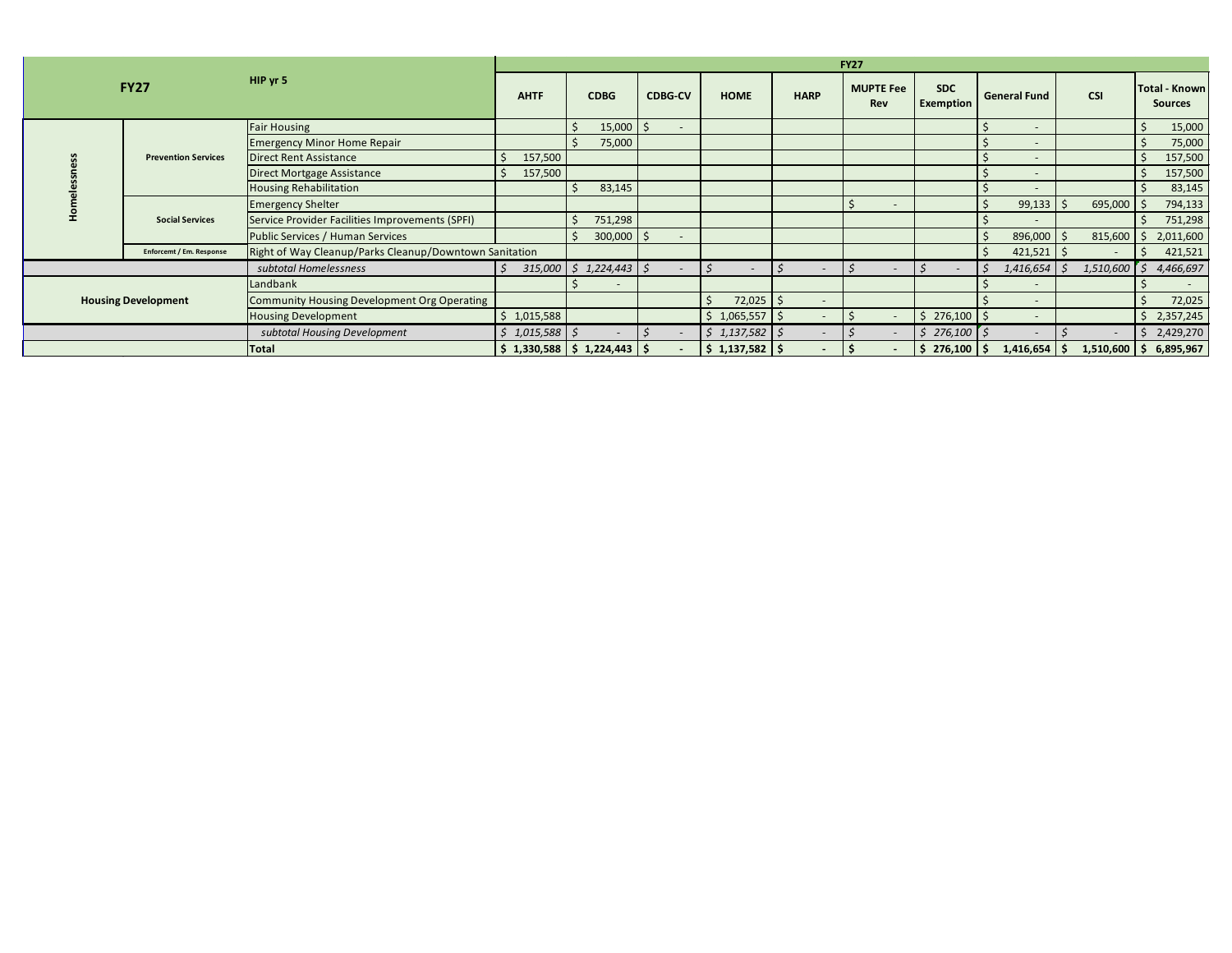| <b>Acronyms &amp;</b><br><b>Terminology</b> | <b>Name</b>                             | <b>Funding Details, Definitions &amp; Assumptions</b>                                                                                                                                                                                                                                                                                                                                                                                                                                                                                                                                                                                                                                                                                                                                                                                                                                                                                                                                                                                                            |
|---------------------------------------------|-----------------------------------------|------------------------------------------------------------------------------------------------------------------------------------------------------------------------------------------------------------------------------------------------------------------------------------------------------------------------------------------------------------------------------------------------------------------------------------------------------------------------------------------------------------------------------------------------------------------------------------------------------------------------------------------------------------------------------------------------------------------------------------------------------------------------------------------------------------------------------------------------------------------------------------------------------------------------------------------------------------------------------------------------------------------------------------------------------------------|
| <b>AHTF</b>                                 | Affordable Housing<br><b>Trust Fund</b> | In 2016, Oregon Legislature passed Senate Bill 1533 authorizing<br>Oregon cities and counties to establish a construction excise tax (CET)<br>on commercial and residential improvements. The tax applies to all<br>improvements which result in a new structure, additional square<br>footage to an existing structure, or addition of living space to an<br>existing structure. In May 2019, the City Council passed Ordinance<br>No. 20609 establishing the tax in Eugene. The tax creates a dedicated<br>source of funding for affordable housing, called the Affordable<br>Housing Trust Fund. This fund will pay for projects and programs that<br>increase availability and access to owner- and renter-occupied<br>housing that is affordable to lower income community members<br>(100% AMI and below).                                                                                                                                                                                                                                                 |
|                                             |                                         | For the HIP period, staff assumed no annual escalation of revenue<br>and assumed that the General Fund would continue to make annual<br>contributions to the AHTF. Staff modeled allocation of the annual<br>expenditures based on the FY22 allocation with a 75/25 split between<br>housing development and direct assistance. The "housing<br>development" row for the AHTF column also includes the required<br>contribute to the State for direct homeownership assistance within<br>Eugene (15% of residential CET collected).                                                                                                                                                                                                                                                                                                                                                                                                                                                                                                                              |
|                                             |                                         | The units forecast in Appendix C is based on the AHTF RFPs<br>supporting both rental and homeownership development with an<br>estimate result of the AHTF supporting 222 rental units and 100<br>homeownership units coming online during the HIP period. Although<br>projects will be awarded AHTF resources in FY26 and FY27 RFPs, no<br>units from those projects will come online before the end of the HIP<br>period.                                                                                                                                                                                                                                                                                                                                                                                                                                                                                                                                                                                                                                       |
| <b>ARPA Funds</b>                           | American Rescue<br>Plan Act             | The American Rescue Plan Act of 2021 is a \$1.9 trillion coronavirus<br>rescue package designed to facilitate recovery from the devastating<br>economic and health effects of the COVID-19 pandemic. The City will<br>receive \$3.5M in ARPA funding from the State to support the City's<br>temporary shelter expansion, which is not included in the tables<br>above because the funding is in FY22. The City will receive an<br>additional direct allocation of \$35.9M. This allocation will be received<br>in two tranches of \$17.9M with the first half received on June 1, 2021,<br>and the second half to be provided in June 2022. From the first<br>allocation, during FY22 Supplemental Budget Council designated<br>approximately \$3.6M toward unhoused Camping Response, \$5.3M<br>toward Safe Sleep Sites (including the \$3.5M allocation from the<br>State), and \$1.9M for other Unhoused Community Response Services.<br>Council also allocated an initial investment in City Fee Assistance for<br>Income Qualified Housing of \$2,287,000. |
| <b>CDBG</b>                                 | Community<br>Development Block<br>Grant | The Community Development Block Grant (CDBG), one of the longest-<br>running programs of HUD (the U.S. Department of Housing and Urban<br>Development), funds local community development activities with<br>the stated goal of providing affordable housing, anti-poverty<br>programs, and infrastructure development. Programs are aimed to<br>improve the lives of low-and moderate-income individuals. For the<br>above tables, staff modeled allocation of the annual entitlement to                                                                                                                                                                                                                                                                                                                                                                                                                                                                                                                                                                        |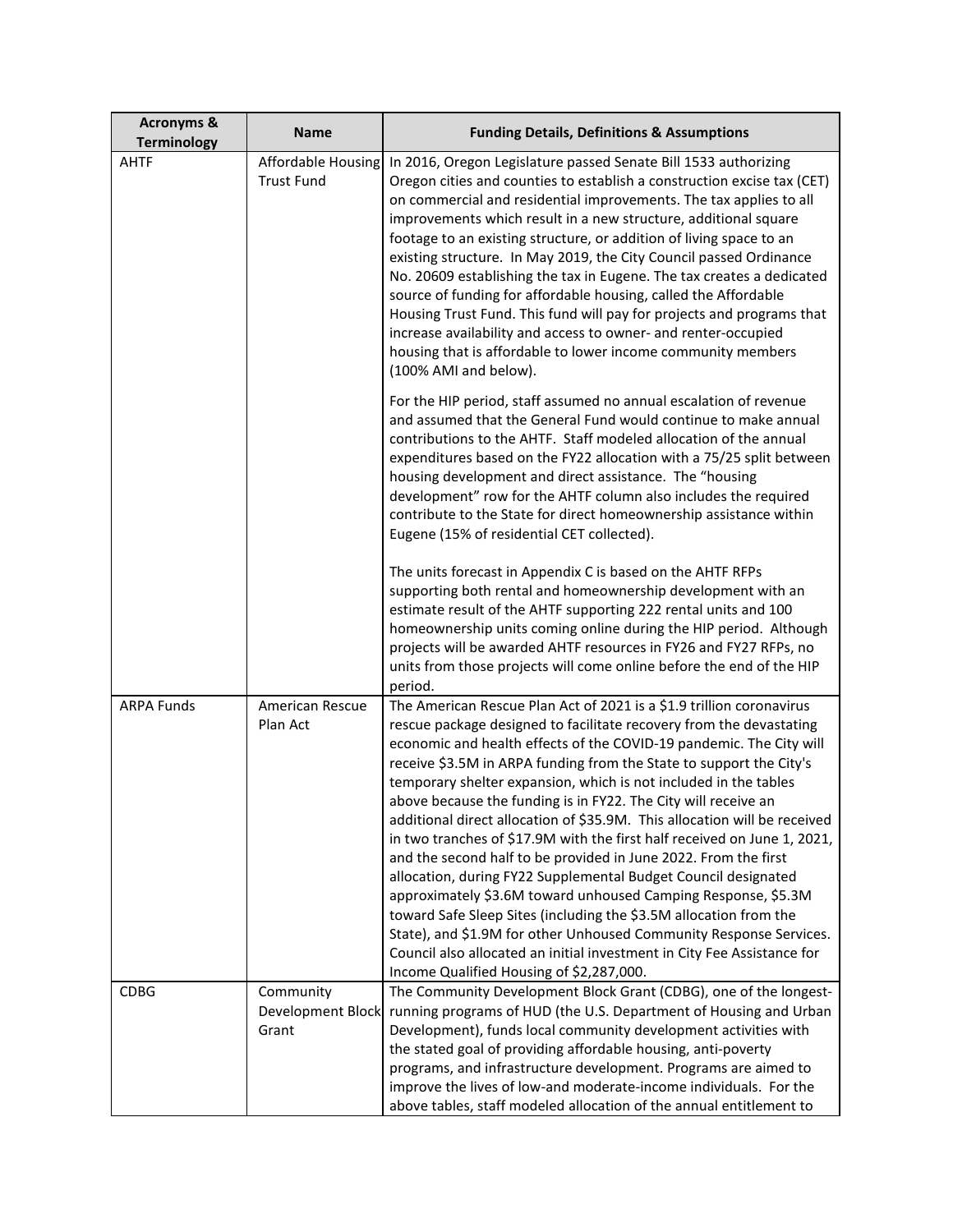|                                             |                                                                                     | include focusing spending on purchase of an additional landbank<br>property, two years of rental rehab investments, and two years of<br>Service Provider Facility Improvement (SPFI) investments. The actual<br>allocations in those years will be subject to the Consolidated Plan and<br>the normal allocation process, which includes the CDBG-Advisory<br>Committee, public comment period, and Council action.                                                                                                                                                                                                                                                                                                                                                                                                                                                                                                                                                                                                                                                                                                    |
|---------------------------------------------|-------------------------------------------------------------------------------------|------------------------------------------------------------------------------------------------------------------------------------------------------------------------------------------------------------------------------------------------------------------------------------------------------------------------------------------------------------------------------------------------------------------------------------------------------------------------------------------------------------------------------------------------------------------------------------------------------------------------------------------------------------------------------------------------------------------------------------------------------------------------------------------------------------------------------------------------------------------------------------------------------------------------------------------------------------------------------------------------------------------------------------------------------------------------------------------------------------------------|
| <b>Acronyms &amp;</b><br><b>Terminology</b> | <b>Name</b>                                                                         | <b>Funding Details, Definitions &amp; Assumptions</b>                                                                                                                                                                                                                                                                                                                                                                                                                                                                                                                                                                                                                                                                                                                                                                                                                                                                                                                                                                                                                                                                  |
| CDBG-CV                                     | Community<br>Development Block<br>Grant -<br>Coronavirus                            | In March 2020, the federal CARES Act (Coronavirus Aid, Relief, and<br>Economic Security Act) included a special allocation of CDBG funding<br>to help local communities prevent, prepare, and respond to<br>coronavirus. This CDBG-CV funding was a separate grant from the<br>entitlement CDBG grants the City receives on an annual basis from<br>HUD. Council approved the allocation of CV funding in two allocations<br>(CV1 on July 27, 2020 and CV3 on April 26, 2021).                                                                                                                                                                                                                                                                                                                                                                                                                                                                                                                                                                                                                                         |
| <b>General Fund</b>                         |                                                                                     | General Fund in the tables above is for social services, including human<br>services contribution and emergency shelter.                                                                                                                                                                                                                                                                                                                                                                                                                                                                                                                                                                                                                                                                                                                                                                                                                                                                                                                                                                                               |
| <b>HOME</b>                                 | Home Investment<br>Partnership<br>Program                                           | The HOME Investment Partnership Program is a federal program<br>administered by HUD to expand affordable housing opportunities for<br>low-income persons. Eugene and Springfield receive HOME funds<br>jointly as the Eugene-Springfield HOME Consortium.                                                                                                                                                                                                                                                                                                                                                                                                                                                                                                                                                                                                                                                                                                                                                                                                                                                              |
|                                             |                                                                                     | For the above tables, staff modeled a 2% annual escalation in grant<br>revenue and an allocation of the annual entitlement based on the<br>FY22 allocation with 15% for Community Housing Development<br>Organization funding and administration, and the remainder for<br>housing development (split 76% for Eugene and 24% for<br>Springfield). The units forecast in Appendix C is based on the HOME<br>RFPs focusing on PSH in two years of the HIP period. The actual<br>allocations and RFP focuses will be subject to the Consolidated Plan<br>and the normal allocation process, which includes public comment<br>and action by the HOME Consortium Governing Board.                                                                                                                                                                                                                                                                                                                                                                                                                                           |
| HOME-ARP (HARP)                             | <b>HOME Investment</b><br>Partnership<br>Program-<br><b>American Rescue</b><br>Plan | In response to the COVID-19 pandemic, the American Rescue Plan Act<br>of 2021 provided \$5 billion through the HOME Investment<br>Partnership Program to the jurisdictions that qualified for FY21 HOME<br>funds. Jurisdictions may use the one-time funds to expand housing<br>opportunities specifically for people experiencing homelessness, at<br>imminent risk of homelessness, and other vulnerable populations.<br>Eugene and Springfield will receive approximately \$4.7M HARP funds<br>jointly through the Eugene-Springfield HOME Consortium. The units<br>forecast in Appendix C is based on the HARP RFPs focusing on two<br>PSH RFPs. The actual focus of those RFPs and the timing will be<br>determined by the HOME Consortium Governing Board. Before the<br>HARP funds can be offered through an RFP process, Eugene and<br>Springfield must engage in an allocation process that includes public<br>comment, consultation with specific stakeholders, and development<br>of an allocation plan to be approved by HUD in 2022. The HOME<br>Consortium may expend HARP funds through September 2030. |
| Housing<br>Development                      |                                                                                     | This funding category in the tables above includes purchase of<br>landbank property with CDBG funds, Community Housing<br>Development Organization operating with HOME funds, and<br>contributions to the construction of new units with funding from the                                                                                                                                                                                                                                                                                                                                                                                                                                                                                                                                                                                                                                                                                                                                                                                                                                                              |